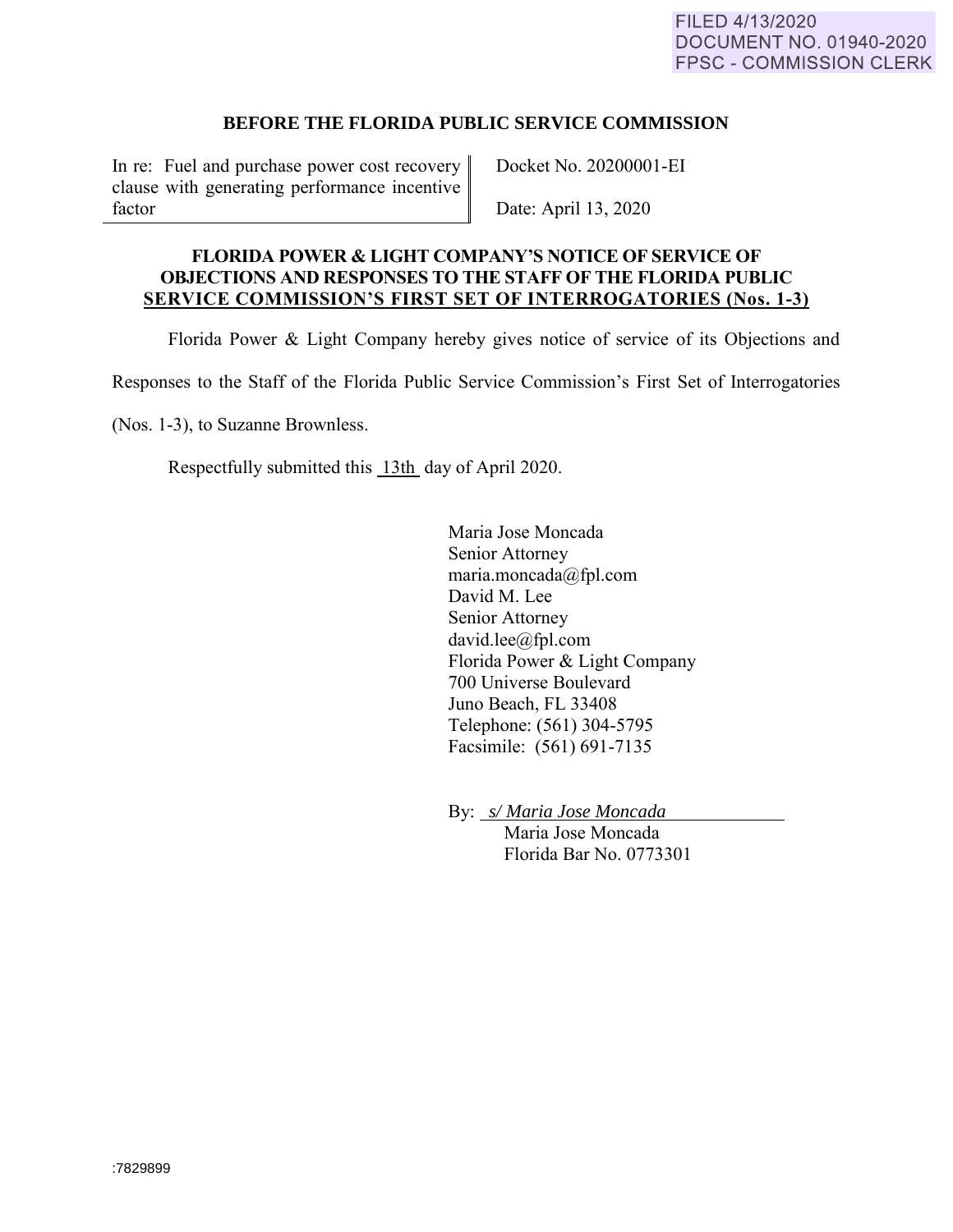## **CERTIFICATE OF SERVICE Docket No. 20200001-EI**

**I HEREBY CERTIFY** that a true and correct copy of the foregoing has been furnished

by electronic service on this 13th day of April 2020 to the following:

Suzanne Brownless Division of Legal Services **Florida Public Service Commission** 2540 Shumard Oak Blvd. Tallahassee, Florida 32399-0850 sbrownle@psc.state.fl.us

Dianne M. Triplett 299 First Avenue North St. Petersburg, Florida 33701 dianne.triplett@duke-energy.com

Matthew R. Bernier Duke Energy Florida 106 East College Avenue, Suite 800 Tallahassee, Florida 32301 matthew.bernier@duke-energy.com FLRegulatoryLegal@duke-energy.com **Attorneys for Duke Energy Florida**

Beth Keating Gunster Law Firm 215 South Monroe Street, Suite 601 Tallahassee, Florida 32301-1804 bkeating@gunster.com **Attorneys for Florida Public Utilities Company**

Mike Cassel Director Regulatory Affairs **Florida Public Utilities Company** 208 Wildlight Avenue Yulee, Florida 32097 mcassel@fpuc.com

J.R. Kelly Patricia A. Christensen Charles J. Rehwinkel Thomas A. (Tad) David Mireille Fall-Fry Stephanie Morse **Office of Public Counsel** c/o The Florida Legislature

111 West Madison St., Room 812 Tallahassee, FL 32399-1400 kelly.jr@leg.state.fl.us christensen.patty@leg.state.fl.us rehwinkel.charles@leg.state.fl.us david.tad@leg.state.fl.us fall-fry.mireille@leg.state.fl.us morse.stephanie@leg.state.fl.us

James D. Beasley J. Jeffrey Wahlen Malcolm N. Means Ausley & McMullen P.O. Box 391 Tallahassee, Florida 32302 jbeasley@ausley.com jwahlen@ausley.com mmeans@ausley.com **Attorneys for Tampa Electric Company**

Paula K. Brown, Manager **Tampa Electric Company** Regulatory Coordinator Post Office Box 111 Tampa, Florida 33601-0111 regdept@tecoenergy.com